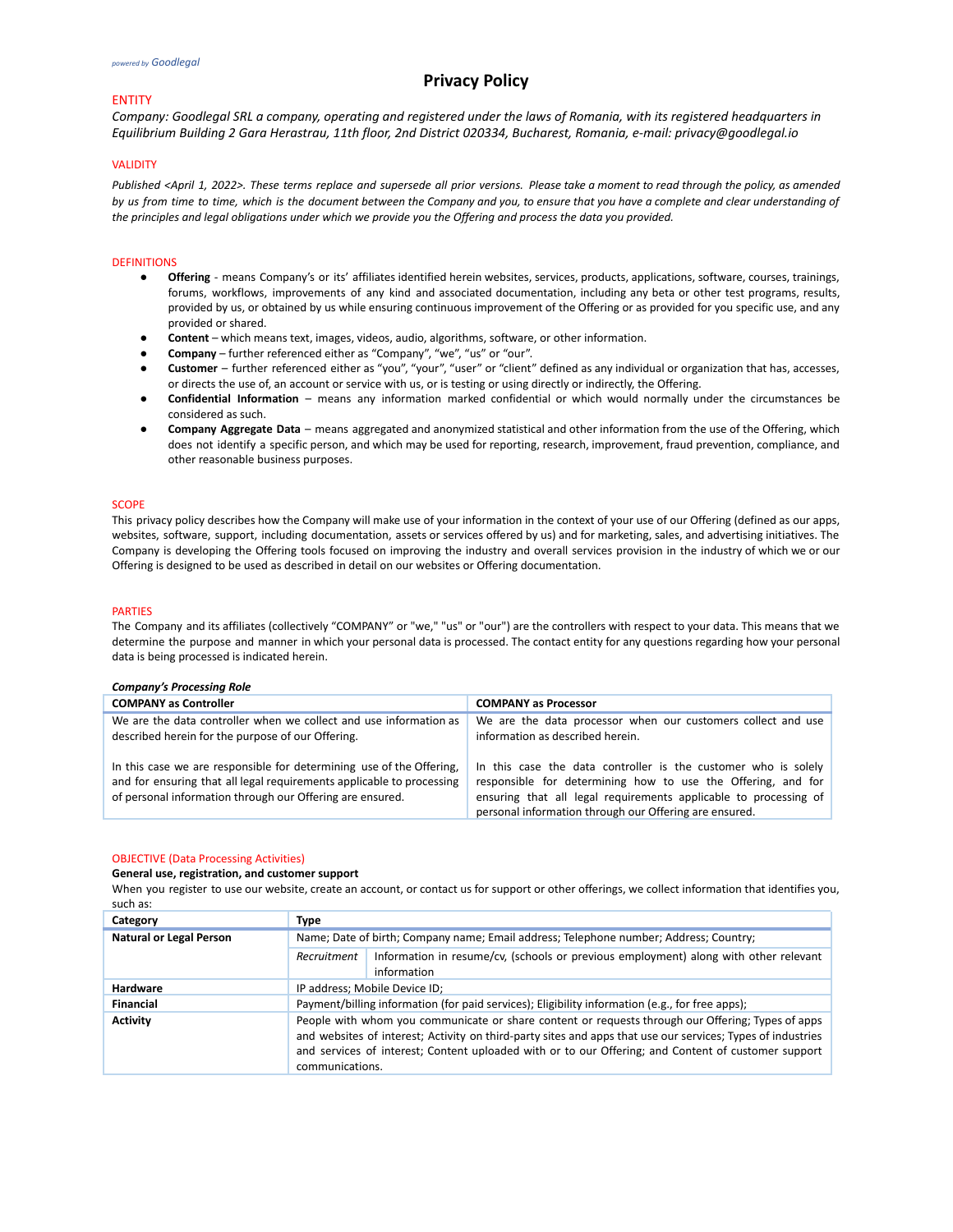# ENTITY

*Company: Goodlegal SRL a company, operating and registered under the laws of Romania, with its registered headquarters in Equilibrium Building 2 Gara Herastrau, 11th floor, 2nd District 020334, Bucharest, Romania, e-mail: privacy@goodlegal.io*

We may combine information provided by you to ensure accuracy of the data with information from third party sources, and we may also collect information to detect, prevent, or otherwise address fraud, security, or technical issues, as well as to protect against harm to the rights, property or safety of our company, employees, users, vulnerable categories, or the public.

## **Website**

We collect information about how you use our website. This information may be associated with your device or browser, or it may be associated with your Offering account and includes:

| Category        | <b>Type</b>                                                                                                                                                                                                                                                                                                                                                                                                                                                                                                                                                                                                                       |
|-----------------|-----------------------------------------------------------------------------------------------------------------------------------------------------------------------------------------------------------------------------------------------------------------------------------------------------------------------------------------------------------------------------------------------------------------------------------------------------------------------------------------------------------------------------------------------------------------------------------------------------------------------------------|
| Hardware        | IP address; Mobile Device ID; Type of browser and device;                                                                                                                                                                                                                                                                                                                                                                                                                                                                                                                                                                         |
| Route           | Webpage that led you to our website;                                                                                                                                                                                                                                                                                                                                                                                                                                                                                                                                                                                              |
| <b>Activity</b> | Search terms entered into a search engine which lead you to our website; Use and navigation of<br>websites and apps (collected through cookies and similar technologies, or by our servers when you<br>are logged in to the app or website); Analysis of your content (e.g., documents, workflows, photos,<br>videos, activity logs, other data points and direct feedback from you) which is sent or received using<br>an online feature of our website, or which is stored on our servers (e.g., usage logs regarding the use<br>of the Offering, including logins and other actions taken, time stamps, and other usage data). |

### **Emails and texts**

Emails we send you may include web beacons through which we see if you have received or opened the email, or clicked a link in the email (you can opt out from collection and receiving our marketing).

### **Advertising**

We may advertise online, including displaying our ads to you on other companies' websites and on social media, such as Facebook or LinkedIn. Our website uses cookies and similar technologies that allow us to gather additional information to measure and improve the effectiveness of our advertising, such as:

| Which ads are displaved | Which ads are clicked on | Where the ad was displayed |
|-------------------------|--------------------------|----------------------------|
|                         |                          |                            |

## PURPOSE

We use the information we collect about you for the following purposes:

| Purpose                                                                                                                                                 | <b>Information</b>                                                                                                                                                                                                                                                                                                                                                                                                                                                                                                                                                                                                                                                                                                                                                                                                                                                                                                                                                                                                                                                                                                                                                                                                                                                                                                                                                                                                                                                                                                                                                                                                                                     |
|---------------------------------------------------------------------------------------------------------------------------------------------------------|--------------------------------------------------------------------------------------------------------------------------------------------------------------------------------------------------------------------------------------------------------------------------------------------------------------------------------------------------------------------------------------------------------------------------------------------------------------------------------------------------------------------------------------------------------------------------------------------------------------------------------------------------------------------------------------------------------------------------------------------------------------------------------------------------------------------------------------------------------------------------------------------------------------------------------------------------------------------------------------------------------------------------------------------------------------------------------------------------------------------------------------------------------------------------------------------------------------------------------------------------------------------------------------------------------------------------------------------------------------------------------------------------------------------------------------------------------------------------------------------------------------------------------------------------------------------------------------------------------------------------------------------------------|
| To take steps linked to a contract:<br>this is relevant where you register<br>to use our Offering (whether paid,<br>or as a free trial). This includes: | Providing you with the requested websites;<br>$\bullet$<br>Verifying your identity;<br>Processing payments;<br>Sending you communications (for example, related to payments);<br>Sending communication related to the Offering; and<br>Providing customer service or support.                                                                                                                                                                                                                                                                                                                                                                                                                                                                                                                                                                                                                                                                                                                                                                                                                                                                                                                                                                                                                                                                                                                                                                                                                                                                                                                                                                          |
| As required by us to conduct our<br>business and pursue our legitimate<br>interests, in particular:                                                     | Providing you with the products for which you have registered;<br>$\bullet$<br>Analyzing your use and measuring effectiveness of our Offering;<br>Sending you information about our Offering and similar;<br>For various events;<br>For recruitment;<br>Sharing your information with $3rd$ parties for their own marketing purposes (where your<br>consent is not required);<br>Analyzing your provided use and content to customize marketing communications (where<br>$\bullet$<br>your consent is not required);<br>Analyzing your content through techniques such as machine learning to improve our<br>$\bullet$<br>Offering (where your consent is not required);<br>Create aggregated statistical data, derived non-personal data, or anonymized or<br>pseudonymized data (rendered non-personal and non-identifiable), which we or our<br>partners or customers may use to provide and improve our Offering.<br>Detecting, preventing, or otherwise addressing problems, fraud, security or technical<br>$\bullet$<br>issues, as well as protecting against harm to the rights, property or safety of the company,<br>our users, or the public;<br>Conducting surveys and market research (we will only do this with your permission where<br>$\bullet$<br>consent is required);<br>Investigating and responding to any comments or complaints;<br>٠<br>Checking the validity of the account number and card number for which we may use third<br>parties;<br>If we merge with or are acquired by another company, sell a website or business unit, or if<br>all or a substantial portion of our assets are acquired by another company, your |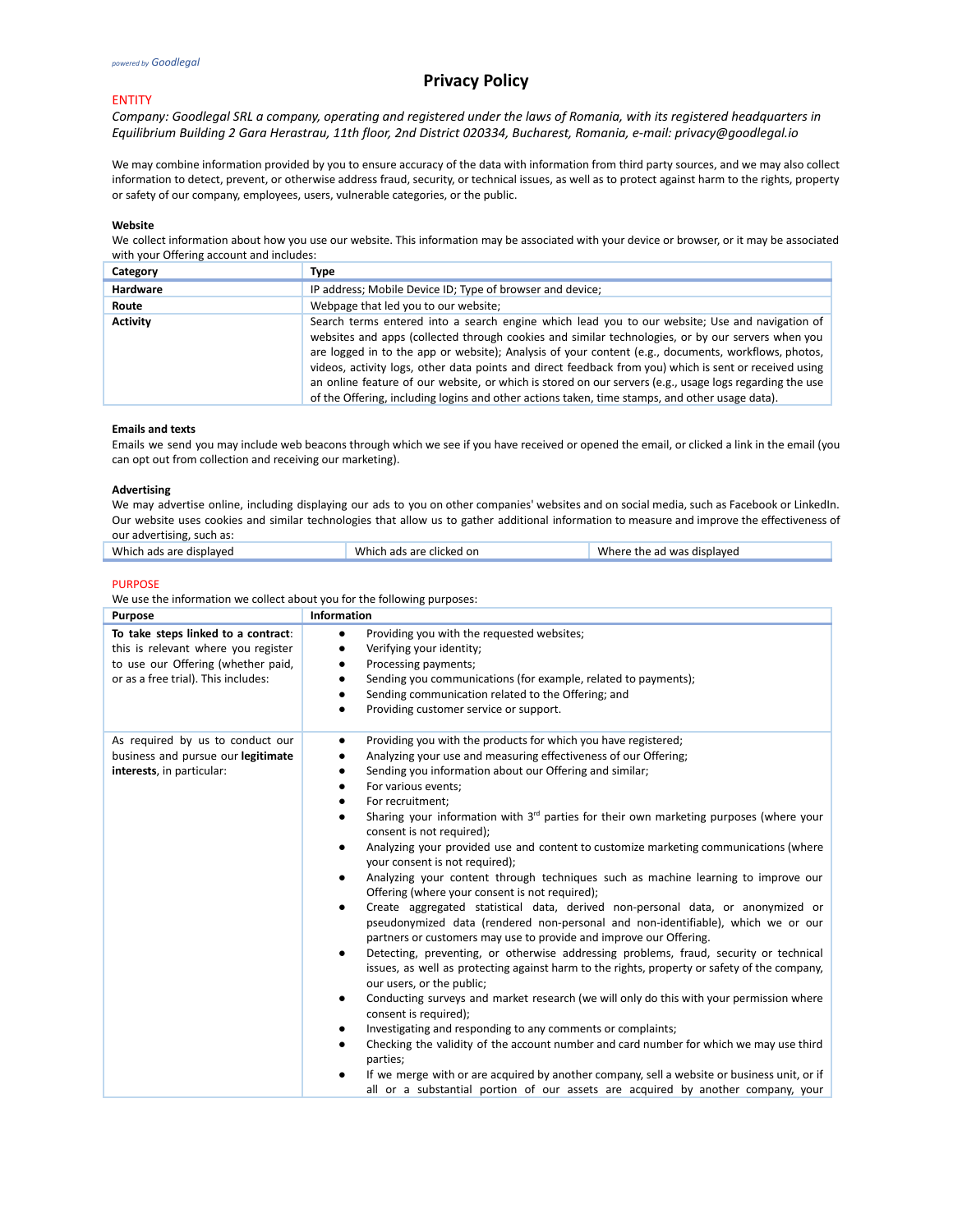# ENTITY

*Company: Goodlegal SRL a company, operating and registered under the laws of Romania, with its registered headquarters in Equilibrium Building 2 Gara Herastrau, 11th floor, 2nd District 020334, Bucharest, Romania, e-mail: privacy@goodlegal.io*

|                                                                                                                                        | information will likely be disclosed to our advisers and any other prospective purchaser's<br>advisers and will be one of the assets that is transferred to the new owner; and<br>In connection with legal claims and regulatory purposes as necessary (including<br>٠<br>government agency requests or litigation).                                                                                                                                                                                                                                                                                                               |
|----------------------------------------------------------------------------------------------------------------------------------------|------------------------------------------------------------------------------------------------------------------------------------------------------------------------------------------------------------------------------------------------------------------------------------------------------------------------------------------------------------------------------------------------------------------------------------------------------------------------------------------------------------------------------------------------------------------------------------------------------------------------------------|
| reasons.                                                                                                                               | Where we process your information based on <i>legitimate interests</i> , you can object to this processing in certain circumstances. In such cases,<br>we will cease processing information unless we have compelling legitimate grounds to continue processing or where it is needed for legal                                                                                                                                                                                                                                                                                                                                    |
| Where required, when you give us<br>your consent (which you can<br>withdraw at any time) or otherwise<br>consistent with your choices: | Sending you information about our Offering, special offers and sharing your information<br>$\bullet$<br>with third parties for their own marketing purposes;<br>Placing cookies and using similar technologies on our website and in email<br>٠<br>communications, in accordance with this policy and the information provided to you when<br>those technologies are used;<br>Accessing information stored on your device relating to your use of the website and crash<br>٠<br>reports; and<br>Analyzing your content using techniques such as machine learning in order to improve our<br>٠<br>services and the user experience; |
| For legal reasons:                                                                                                                     | Responding to requests by government or law enforcement authorities conducting an<br>٠<br>investigation or to detect, prevent, or otherwise address misuse, fraud, security, potential<br>illegal activities, or technical issues and software piracy.                                                                                                                                                                                                                                                                                                                                                                             |
| parties described above.                                                                                                               | Where this processing and these disclosures are not strictly required by law, we may rely on our legitimate interests and those of third                                                                                                                                                                                                                                                                                                                                                                                                                                                                                           |

### **Sharing with other Data Controllers**

We may share your personal information within our group of companies (as identified on our website, if any) for the above purposes. We may also share your personal information with other third-party data controllers. The types of third parties your information may be shared with include:

| contractors | vendors | resellers | partners | advertisers | research | <b>ISPs</b> | monitoring<br>traud | Infrastructure |  |
|-------------|---------|-----------|----------|-------------|----------|-------------|---------------------|----------------|--|
|             |         |           |          |             |          |             | providers           | providers      |  |

Third-party data controllers may also use our Offering to collect and process your personal information. If you are using an email address that is associated with a business domain to use our Offering, or if you were invited by a business, we may share your information to that business.

# **Sharing for Fraud Prevention, Safety and Security Purposes**

We will share personal information with companies, organizations or individuals outside of the Company if we have a good-faith belief that access, use, preservation or disclosure of the information is reasonably necessary to detect, prevent, or otherwise address fraud, security or technical issues, as well as to protect against harm to the rights, property or safety of the company and our employees, our users, vulnerable categories or the public as required or permitted by law.

#### **Sharing with Data Processors**

We will also share your personal information with companies (which we ask to protect your personal information similar to this policy) that help us run our business by processing personal information on behalf of the Company for the purposes identified above. Such companies include providers of customer support services, business development, payment processing services, fraud monitoring and prevention, email, social media, and other marketing, service providers, and hosting services.

#### **Other Information Sharing**

We may also share your personal information based on:

| <u>We may also share your personal imorniation based on:</u> |                                                                                                                                                                                                                                                                                                            |
|--------------------------------------------------------------|------------------------------------------------------------------------------------------------------------------------------------------------------------------------------------------------------------------------------------------------------------------------------------------------------------|
| Consent                                                      | When you agree to the sharing.                                                                                                                                                                                                                                                                             |
| <b>Legal Process</b>                                         | When we have a good faith belief that we are required to provide information in response to a<br>subpoena, court order, or other applicable law or legal process, or to respond to an emergency.                                                                                                           |
| <b>Corporate Restructuring</b>                               | Merger or acquisition by another company, sell of all, or a substantial portion of our assets or<br>business to another company, your information will likely be disclosed to our advisers and any<br>prospective purchaser's advisers and will be one of the assets that is transferred to the new owner. |
| <b>Statistics</b>                                            | We may share or publish aggregate information that doesn't specifically identify you, such as<br>statistical information about visitors to our websites or statistical information about how customers<br>use the website.                                                                                 |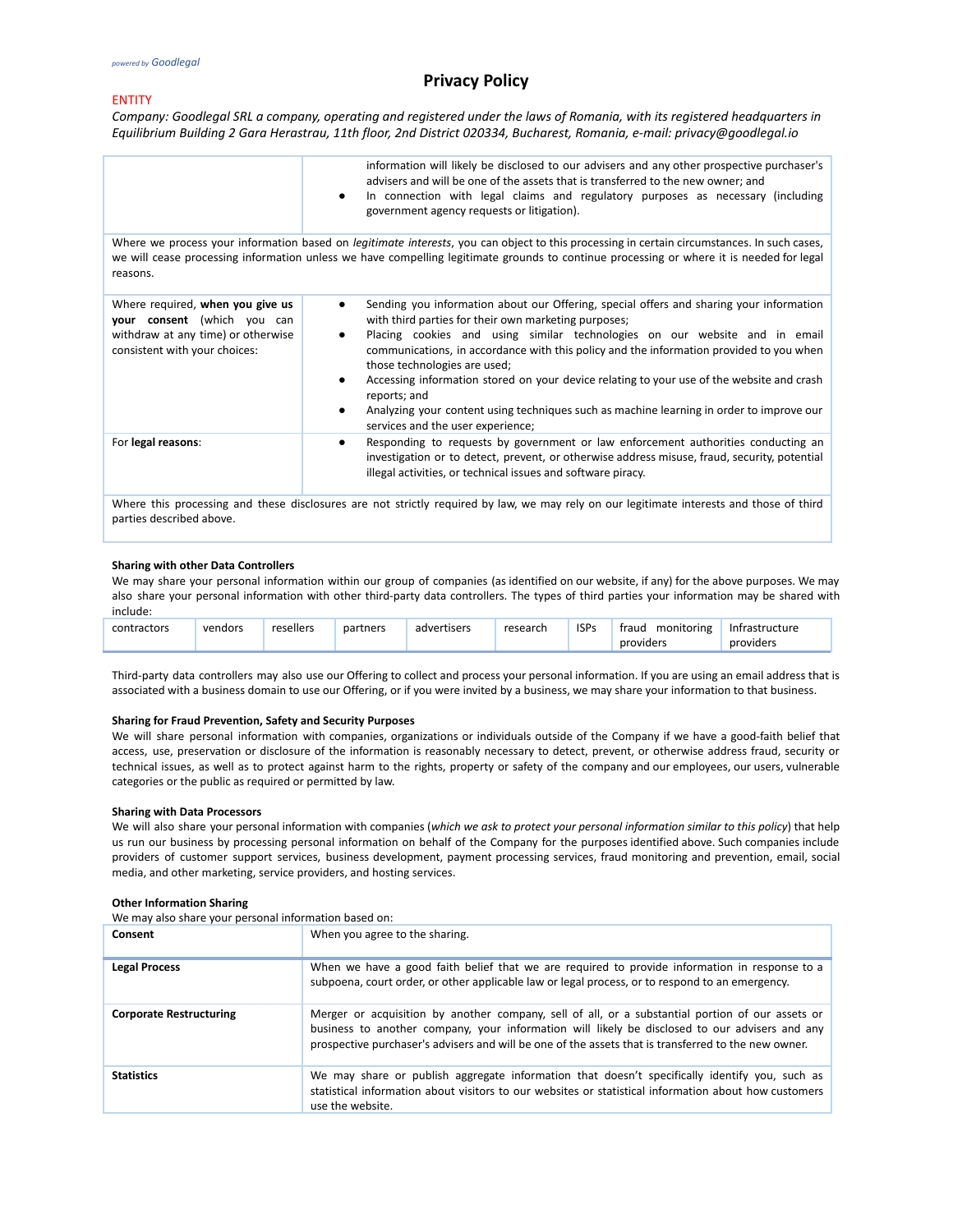### **ENTITY**

*Company: Goodlegal SRL a company, operating and registered under the laws of Romania, with its registered headquarters in Equilibrium Building 2 Gara Herastrau, 11th floor, 2nd District 020334, Bucharest, Romania, e-mail: privacy@goodlegal.io*

#### RESPONSIBILITIES

To protect personal data we employ administrative, technical, and physical security controls where appropriate, such as encryption, 2-step verification, and strict contractual confidentiality obligations for employees and contractors. Your personal information and files are stored on our servers and the servers of companies we hire to provide services to us, such as infrastructure providers. The main locations where we process your personal information are in the locations where our infrastructure partners are based or from where they provide the infrastructure services we require. We may also transfer personal information to other countries in the world where our Offering may be available. We carry out these transfers in compliance with applicable laws – for example, by putting data transfer agreements in place to help protect your personal information. We rely on one or more of the following legal mechanisms to ensure adequate protection such as for our EU based users: European Commission approved Standard Contractual Clauses, Privacy Shield, your consent, or similar mechanisms. A copy of the relevant mechanism can be provided for your review upon request, using the contact details.

#### **RESOURCES**

We process your personal data in accordance with the applicable law and you have the right:

| Right                                                   | <b>Action</b>                                                                                                                                                                                                                                                                                                                                                                                                                                                                                                                                                                                                                                                                                                    |  |
|---------------------------------------------------------|------------------------------------------------------------------------------------------------------------------------------------------------------------------------------------------------------------------------------------------------------------------------------------------------------------------------------------------------------------------------------------------------------------------------------------------------------------------------------------------------------------------------------------------------------------------------------------------------------------------------------------------------------------------------------------------------------------------|--|
| <b>Access</b>                                           | you have the right to obtain a confirmation whether or not we process your personal data;<br>٠<br>to have access to the type of personal data and to the conditions of processing;<br>٠<br>you have the right to obtain the personal information you provide to us for a contract or<br>٠<br>with your consent in a structured, machine-readable format.                                                                                                                                                                                                                                                                                                                                                         |  |
| Rectification                                           | you have the right to request, the rectification of inaccurate or incomplete personal data<br>$\bullet$<br>which we have about you                                                                                                                                                                                                                                                                                                                                                                                                                                                                                                                                                                               |  |
| <b>Erasure</b>                                          | you have the right to request erasure of your personal data in case<br>$\bullet$<br>(i)<br>the data are no longer necessary for their original purpose (and no new lawful<br>purpose exists),<br>(ii)<br>we initially process your data based on your consent and you withdraw your consent<br>and therefore no lawful ground exists anymore,<br>you object and we have no overriding grounds for continuing the processing,<br>(iii)<br>the data have been processed unlawfully,<br>(iv)<br>erasure is necessary for compliance with applicable law<br>(v)                                                                                                                                                      |  |
| <b>Restriction</b>                                      | you have the right to ask for the restriction of processing in cases where you consider that<br>$\bullet$<br>the personal data processed is inaccurate or unlawful                                                                                                                                                                                                                                                                                                                                                                                                                                                                                                                                               |  |
| Withdraw                                                | you have the right to withdraw your consent for processing<br>$\bullet$                                                                                                                                                                                                                                                                                                                                                                                                                                                                                                                                                                                                                                          |  |
| Object                                                  | you have the right to object to the data processing and to object at any moment to the<br>$\bullet$<br>data processing for direct marketing purposes and the right not to be subject to a decision<br>based solely on automated processing                                                                                                                                                                                                                                                                                                                                                                                                                                                                       |  |
| Portability                                             | you have the right to ask us to port your information to another controller in a structured,<br>$\bullet$<br>machine-readable format                                                                                                                                                                                                                                                                                                                                                                                                                                                                                                                                                                             |  |
| Complain                                                | you have the right to file a complaint with the national Data Protection Authority and the<br>$\bullet$<br>right to address to the competent courts of law.                                                                                                                                                                                                                                                                                                                                                                                                                                                                                                                                                      |  |
| Withdrawing consent or objecting<br>to direct marketing | We and the companies we hire may use your information to provide you with information and offers<br>related to our Offering. Where we rely on your consent, you will always be able to withdraw that<br>consent, although we may have other legal grounds for processing your information for other<br>purposes, such as those set out above. In some cases, we are able to send you direct marketing<br>without your consent, where we rely on our legitimate interests. You have the right to opt-out of<br>direct marketing, at any time by: Updating your preferences in your account; Clicking the unsubscribe<br>link at the bottom of our marketing emails; or E-mail us using the details provided here. |  |

In addition to the rights above, see California [Consumer](https://leginfo.legislature.ca.gov/faces/codes_displayText.xhtml?division=3.&part=4.&lawCode=CIV&title=1.81.5) Privacy Rights for additional information if you are based in California. Please note that we do not sell the personal information we collect to other parties.

# TERM

We will store your personal data for the period of time necessary to achieve the purposes described in this policy and in accordance with our legal obligations, our contractual obligations or the industry practices. When you register for an account, we process and keep most personal information we have about you for as long as you are an active user. When you close your account, we begin deleting (in accordance with our procedures, which may involve archiving, anonymizing or destroying it) certain personal information that we no longer have a business reason to retain. However, we will retain personal information related to our contract and business transactions with you from the termination of our agreement with you, in accordance with the applicable law.